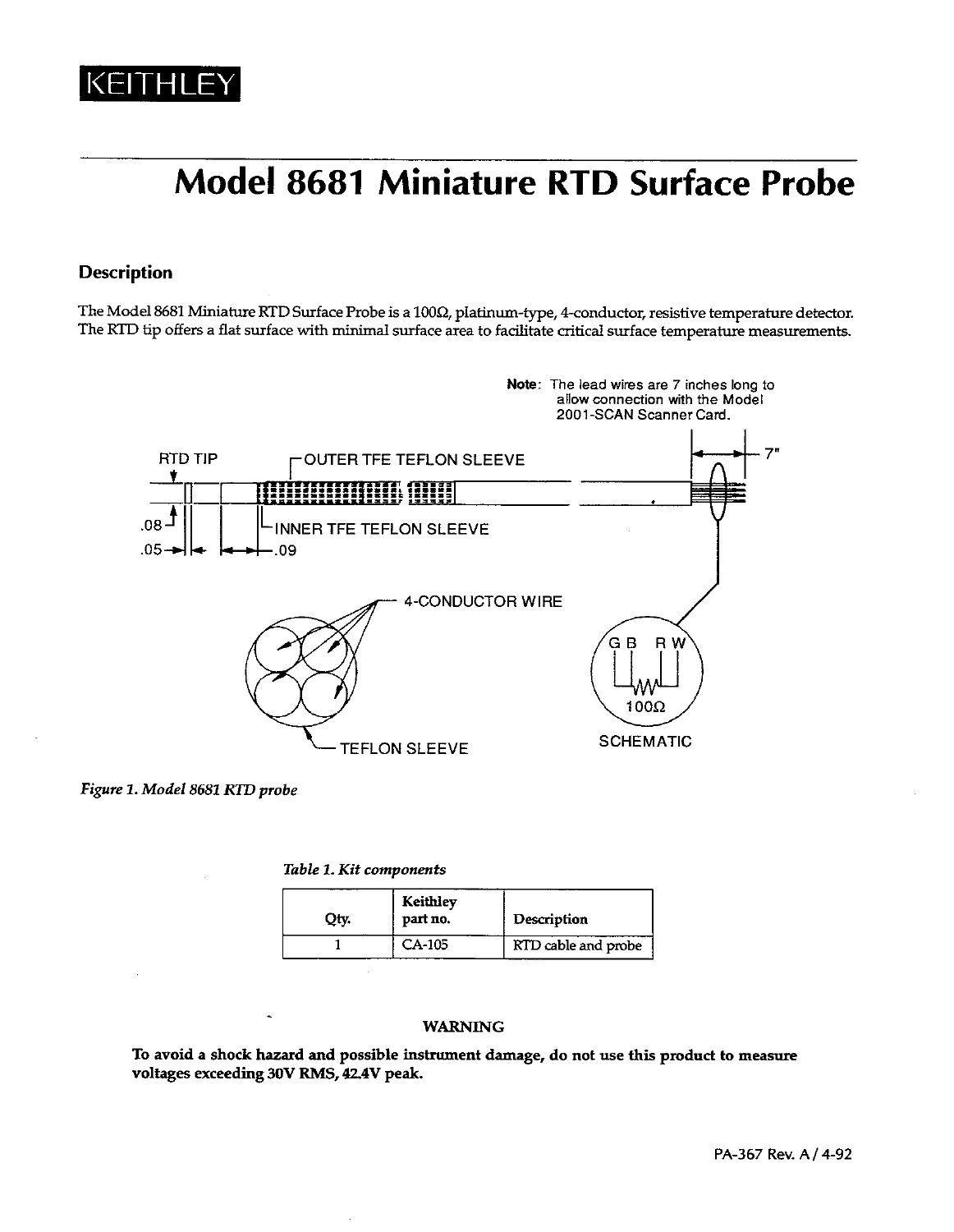### **Specifications**

Total length: 39.37" (1.0m) Lead wire type: 26 AWG, stranded. 0.25" stripped and tinned ends Wire insulation and sleeve: Teflon® Maximum voltage\*: 42V DC or AC peak RTD type: Thin-film platinum, 4-wire, PT385 Nominal resistance:  $100\Omega$  at 0°C. Tip dimensions:  $0.05'' \times 0.08'' \times 0.09''$  (1.27mm  $\times$  2.03mm  $\times$  2.28mm) Temperature range (RTD): -200 to +600 $^{\circ}$ C Temperature range (wire): -65 to  $+200^{\circ}$ C Current  $0.1$  to  $2mA$ Self-heating coefficient - (°C/mW): Water flowing @: 0.2M/sec...0.005 Air flowing @: 1M/sec...0.2 Response time in seconds - T to 0.5 step: Water flowing  $@: 0.2M/sec...0.15$  $(Step = 10°C)$ Air flowing @: 1M/sec...5.5

\*Common mode to RTD substrate.

#### Model 8681 Error terms

Model 2001 RTD temperature readings are based on the 4-wire resistance measurements of platinum (resistance temperature detectors). As the temperature rises, its resistance increases as well, although not in a linear manner.

There are various error terms that must be added to the basic accuracy specifications of an RTD in close tolerance applications. Among them are the tolerance of the RTD, its self-heating characteristics, and thermal offset voltages introduced by connections to the detector.

#### **RTD** tolerance

Tolerance of the Model 8681 meets or exceeds the following specifications:

BS 1904:1984 Class A DIN 43760-1980 Class A IEC 751:1983 Class A TIS C1604-1981 0.2

In accordance with DIN IEC 751, the permissible deviations for platinum resistance elements (tolerance grade Class A) are determined by the following equation:

Permissible deviation in  ${}^{\circ}C = \pm (0.15 + 0.002 \mid t \mid)$ 

where  $|t|$  is the absolute temperature in °C. Table 2 shows the permissible deviation in ohms and °C.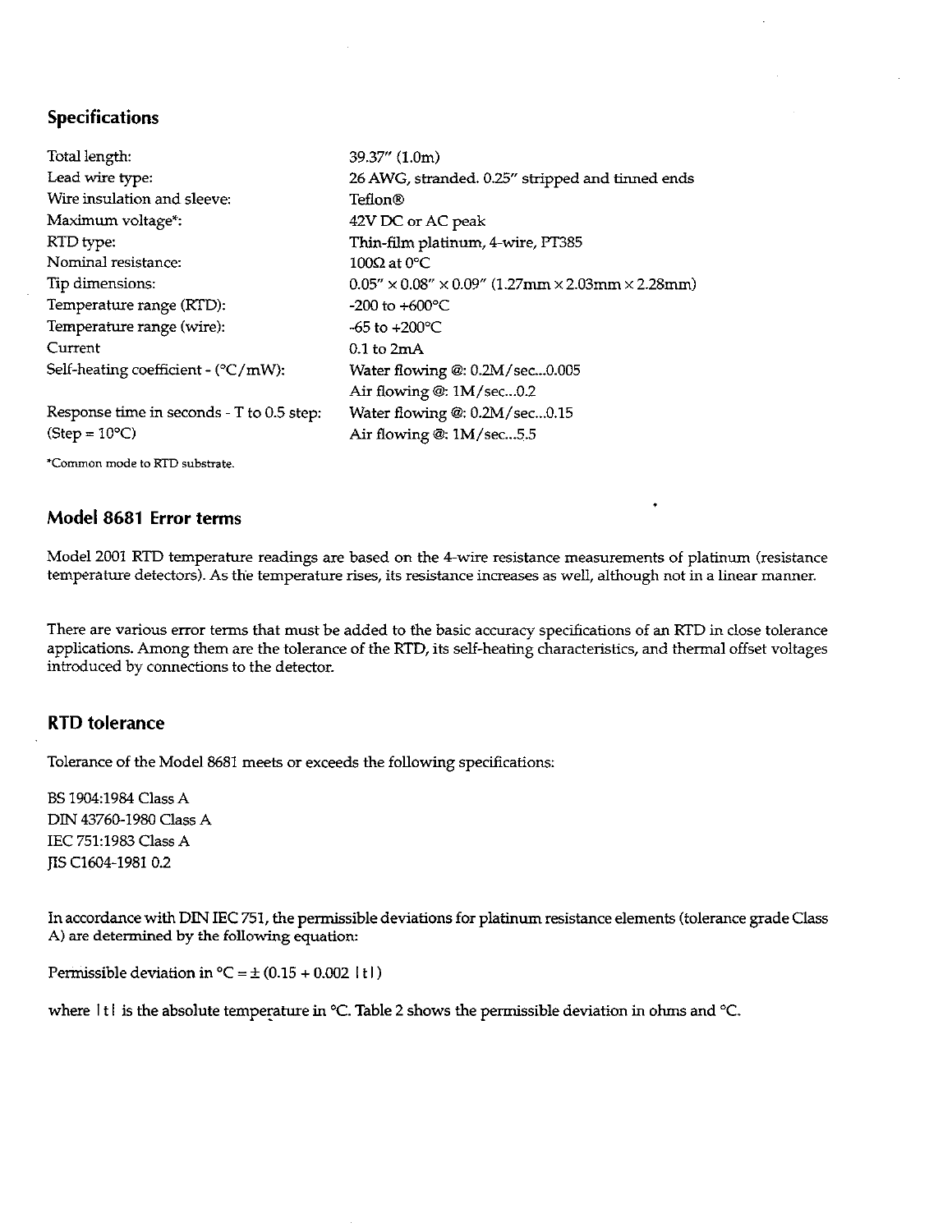| Table 2. Permissible deviations |  |  |  |
|---------------------------------|--|--|--|
|                                 |  |  |  |

| Measuring<br>temperature | Permissible deviation<br>(Class A) |            |  |
|--------------------------|------------------------------------|------------|--|
| ℃                        | Ω                                  | °C         |  |
| $-200$                   | ±0.24                              | $\pm 0.55$ |  |
| $-100$                   | ±0.14                              | $\pm 0.35$ |  |
|                          | ±0.06                              | $\pm 0.15$ |  |
| 100                      | ±0.13                              | $\pm 0.35$ |  |
| 200                      | ±0.20                              | ±0.55      |  |

## **Self-heating**

An additional error term is due to self-heating of the RTD. Since a current must be sourced through the device to provide a voltage that can be measured, the current causes I<sup>2</sup>R heating within the RTD, changing its temperature. Self-heating effects are described by the following equation:

Self-heating error =  $I^2 \times R \times EK$ 

where: I is the source current R is the resistance of the detector at a given temperature EK is the self-heating coefficient in  $\mathrm{C/mW}$ 

For example, the Model 2001 Multimeter sources about 0.6mA RMS in 4-wire, normal speed, with auto zero on. The Model 8681 has a self-heating coefficient of 0.2°C/mW in air flowing at 1m/sec. With this probe, the temperature rise due to self-heating at 0°C would be:

Self-heating error  $= I^2 \times R \times EK$  $=(0.6 \text{mA})^2 \times 100 \Omega \times 0.2 \text{°C/mW}$  $= 0.0072$ °C

Note that when the Model 2001 is measuring temperature with an RTD, the resolution is 0.01°C, so this error term value could show up as one count.

# **Thermal offset voltages**

Thermal offset voltages are generated by temperature differences at the junction of dissimilar metals. These voltages are introduced by the platinum-to-copper connections that are made when the RTD is measured.

The the Model 2001, 4-wire resistance measurements of RTDs are made in the normal manner, but during the measurement process, thermal voltages are cancelled out with the offset compensated ohms feature. This cancellation is achieved by making two measurements:

- The first measurement is the voltage across the SENSE  $\Omega$ 4-WIRE HI and LO terminals with current flowing through the RTD probe.
- The second measurement is made with the no current flowing through the probe.